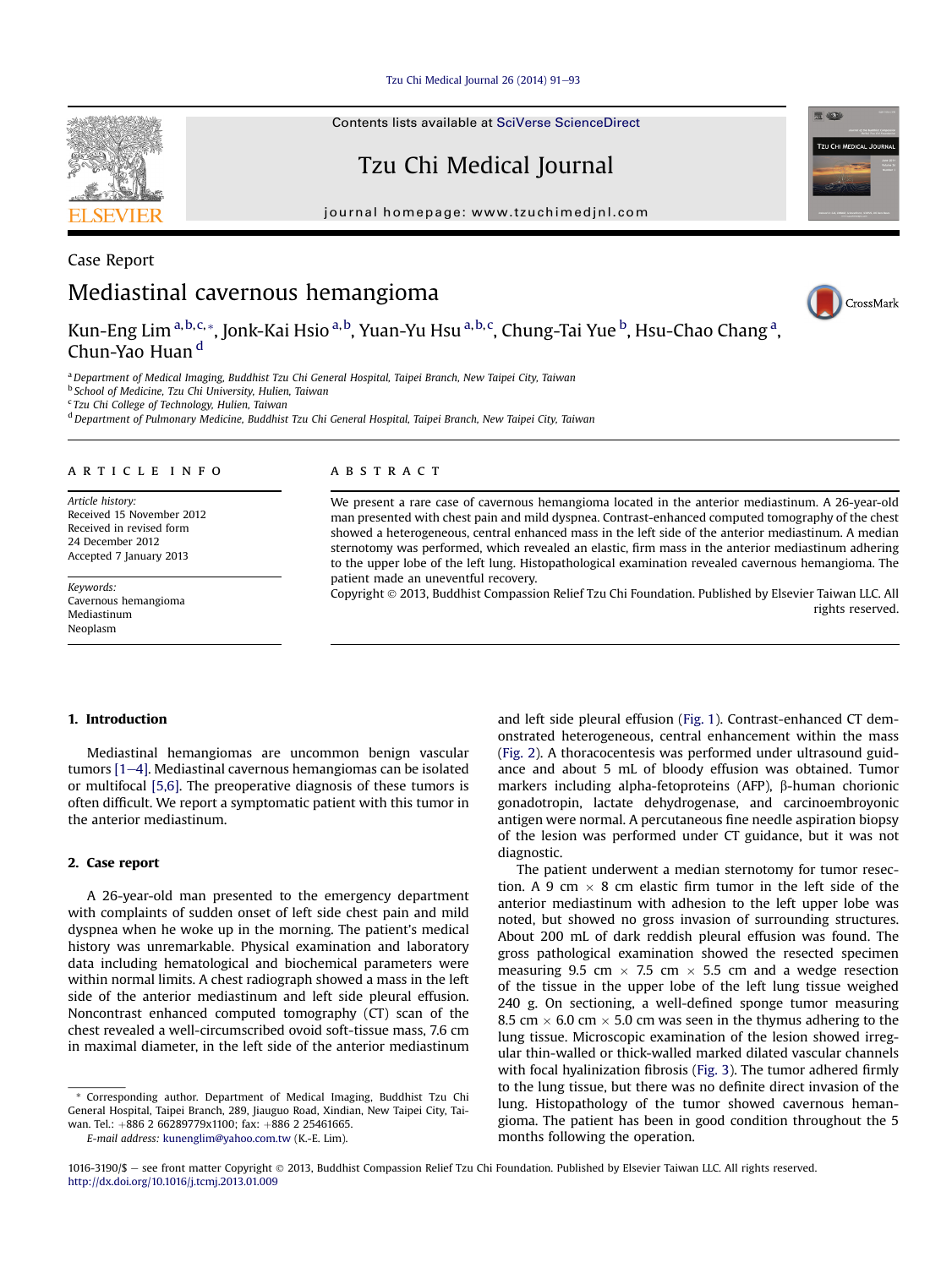<span id="page-1-0"></span>

Fig. 1. Unenhanced CT scan shows a soft-tissue mass without calcifications in the anterior mediastinum and a left side pleural effusion.

#### 3. Discussion

Mediastinal hemangiomas are uncommon benign vascular tumors that account for approximately 0.5% of all mediastinal tumors  $[1-4]$ . The tumors are frequently located in the anterior mediastinum, with only a few located in the middle or posterior mediastinum.

Mediastinal hemangiomas usually occur in young patients, and approximately 75% of these lesions manifest before the age of 35 years [1]. Males and females are affected with equal frequency [1,7]. Most patients are asymptomatic at presentation and diagnoses are made incidentally with imaging. Patients may present with nonspecific symptoms including cough, chest pain, dyspnea, stridor, and hoarseness due to the mass effect of the tumor on adjacent organs.

Mediastinal hemangiomas are grossly well circumscribed and unencapsulated, ranging from 2 cm to 20 cm [\[8\].](#page-2-0) They are histologically classified into cavernous, capillary, and venous types based on the size of their vascular spaces. More than 90% are capillary or cavernous hemangiomas. Venous hemangiomas are extremely rare. Capillary hemangiomas are characterized by a lobular, solid growth pattern featuring dilated small vessels and a solid proliferation of endothelial cells [\[8\]](#page-2-0). Cavernous hemangiomas are characterized by large, dilated vascular spaces interposed with various stromal elements such as fat, mxyoid fibroblastic proliferation, and fibrous tissue [\[8\].](#page-2-0) Cavernous hemangiomas do not spontaneously regress, unlike their capillary counterparts.



Fig. 2. Contrast enhanced CT scan shows heterogeneous, central enhancement within the mass.



Fig. 3. A histological section of the tumor shows blood vessels of different calibers (hematoxylin-eosin stain, magnification  $\times$ 40).

The preoperative diagnosis of a mediastinal hemangioma with conventional radiography is difficult as the lesion usually presents as a nonspecific mass [4]. Focal phleboliths are seen in approximately 10% of cases, but when present, are a diagnostic sign of hemangioma [1,3,4,7,9,10]. Phleboliths were not observed in our patient. On unenhanced CT scans, hemangiomas are usually wellcircumscribed, heterogeneous soft-tissue masses. Their appearance depends on the stromal content and degree of thrombosed vascular channels [\[11\]](#page-2-0). On contrast-enhanced CT scans, the tumors usually enhance heterogeneously and centrally as depicted in our patient [4,9]. Peripheral enhancement and puddling of contrast medium peripheral to the mass has been reported on enhanced CT scans [4,12]. Gradually increasing, persistent enhancement has been reported on dynamic contrast enhanced CT scans, suggesting this technique can provide valuable information for preoperative planning [\[13\].](#page-2-0) On magnetic resonance (MR) imaging, hemangiomas appear homogeneous or heterogeneous, and are hypointense on T1-weighted images and hyperintense on T2-weighted images [\[10,12,14\]](#page-2-0). The MR appearance is not specific for this type of tumor, as other masses can appear similar.

In conclusion, cavernous hemangioma is an extremely rare benign vascular tumor of the mediastinum. The preoperative diagnosis of this lesion is often difficult. Hemangioma must be considered in the differential diagnosis of anterior mediastinal tumors when phleboliths and heterogeneous enhancement within the mass are seen on CT. CT or MR imaging can provide useful information on the location and invasiveness of the tumor.

#### References

- [1] Davis JM, Mark GJ, Greene R. Benign blood vascular tumors of the mediastinum: report four cases and review of the literature. Radiology 1978;126:  $581 - 7$
- [2] Cohen AJ, Shasching RJ, Hochholzer L, Lough FC, Albus RA. Mediastinal hemangiomas. Ann Thorac Surg 1987;43:656-9.
- [3] Eber CD, Stark P, Kernstine K. Subcarinal cavernous hemangioma: CT findings. Radiologe 1995;35:354–5.<br>McAdams HP. Rosado-de-Christenson ML. Moran CA. Mediastinal heman-
- [4] McAdams HP, Rosado-de-Christenson ML, Moran CA. Mediastinal heman-gioma: radiographic and CT features in 14 patients. Radiology 1994;193:399e 402.
- [5] Kings GL. Multifocal hemangiomatous malformation: a case report. Thorax 1975;30:485-8.
- [6] Rai SP, Bharadwaj, Ganguly D, Pand BN. Case report: mediastinal cavernous hemangioma. Indian J Chest Dis Allied Sci 2004;46:217-9.
- [7] Bucker S, McAllister J, D'Altorio R. Case of the season: hemangioma of the middle mediastinum. Semin Roentgenol 1994;29:98-9.